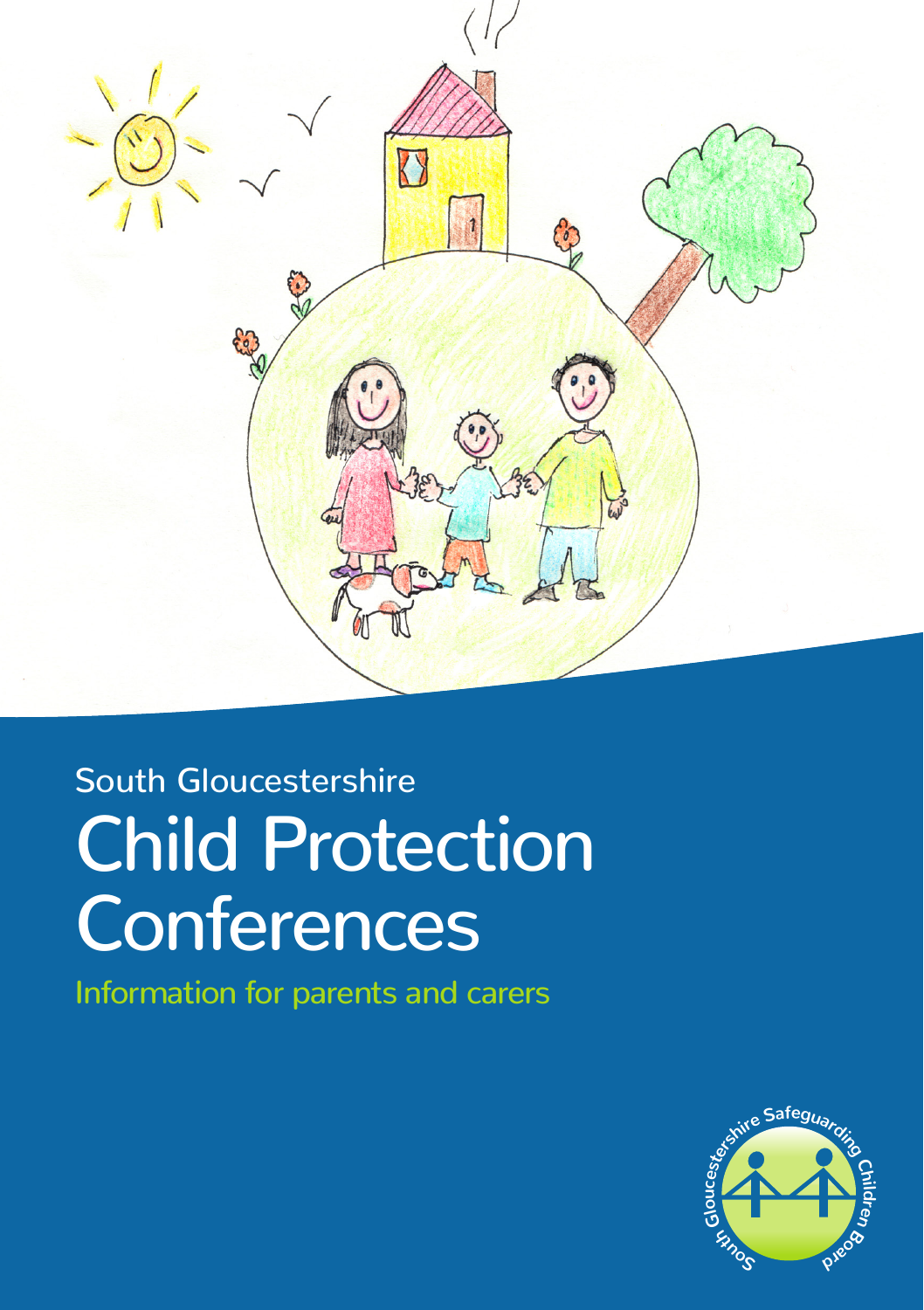# **What is a Child Protection Conference?**

## **A Child Protection Conference is a meeting held between families and services when there is concern about the safety of a child within a family.**

The reason we hold a Child Protection Conference is to share information about your child and discuss concerns with you and other professionals to make decisions about your child's future safety, health and development.

As a parent or family member you will be invited to attend the conference, and we encourage you to take part. You may hear the words Signs of Safety being used, this is a method we use to help capture everyone's views to help keep your child safe.

## **What is the purpose of the conference?**

The purpose of the conference is to:

- Share information about your child's safety and wellbeing.
- Listen to the views of your child.
- Identify the strengths within your family.
- Assess whether your child is suffering or likely to suffer significant harm, abuse or neglect.
- Identify the changes needed to ensure the safety of your child.
- Identify who will help and support your family to make these changes.

# **Who will be at the conference?**

People who know your child and family will attend the conference. This may include professionals such as health visitors, social workers, teachers, doctors, police etc.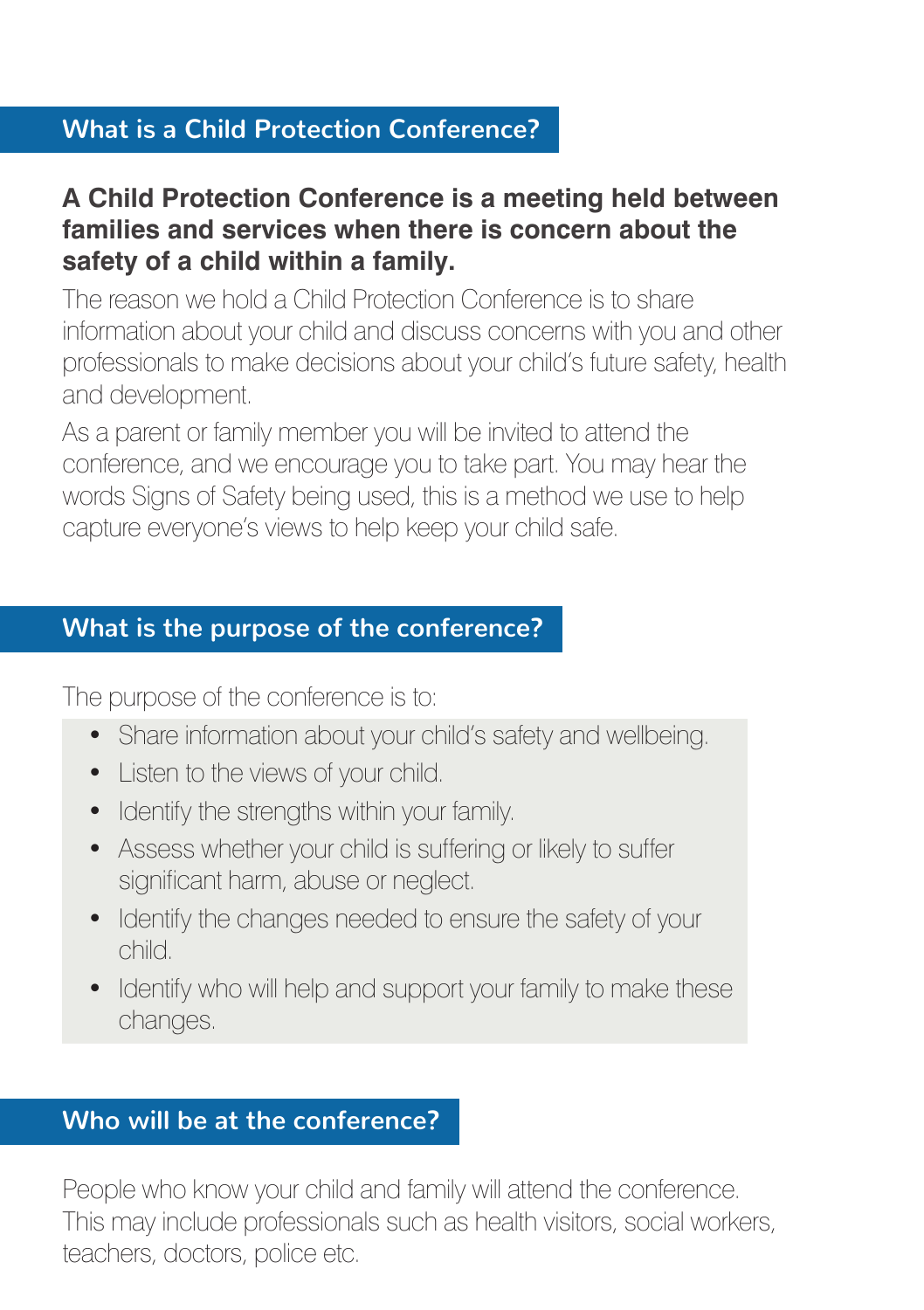## **What happens at the conference?**

Before the conference starts, the chairperson will meet with you to explain how the meeting will run and how you can contribute to the discussions. The agencies attending the conference who have contact with your child or yourself will have been asked to prepare a report (they will have spoken to you about this). The chairperson will speak with conference members including yourself to gather information about:

- What is working well
- What people are worried about
- What complicates things
- How people could help you keep your child/children safe.

The key information is written on a whiteboard so everyone can see. When all the information has been shared the Chairperson will ask the social worker what they are worried will happen if nothing is done to change the situation? Scaling questions may be used to help assess how worried everyone, including yourself is. We use a scale of 0 -10 where 10 is good and 0 means we are very worried for the child's safety. The conference will agree a Safety Goal, this describes what you need to do to assure everyone that your child is safe now and in the future. Actions that need to happen to help you achieve the Safety Goal are agreed during the conference and written on the whiteboard.